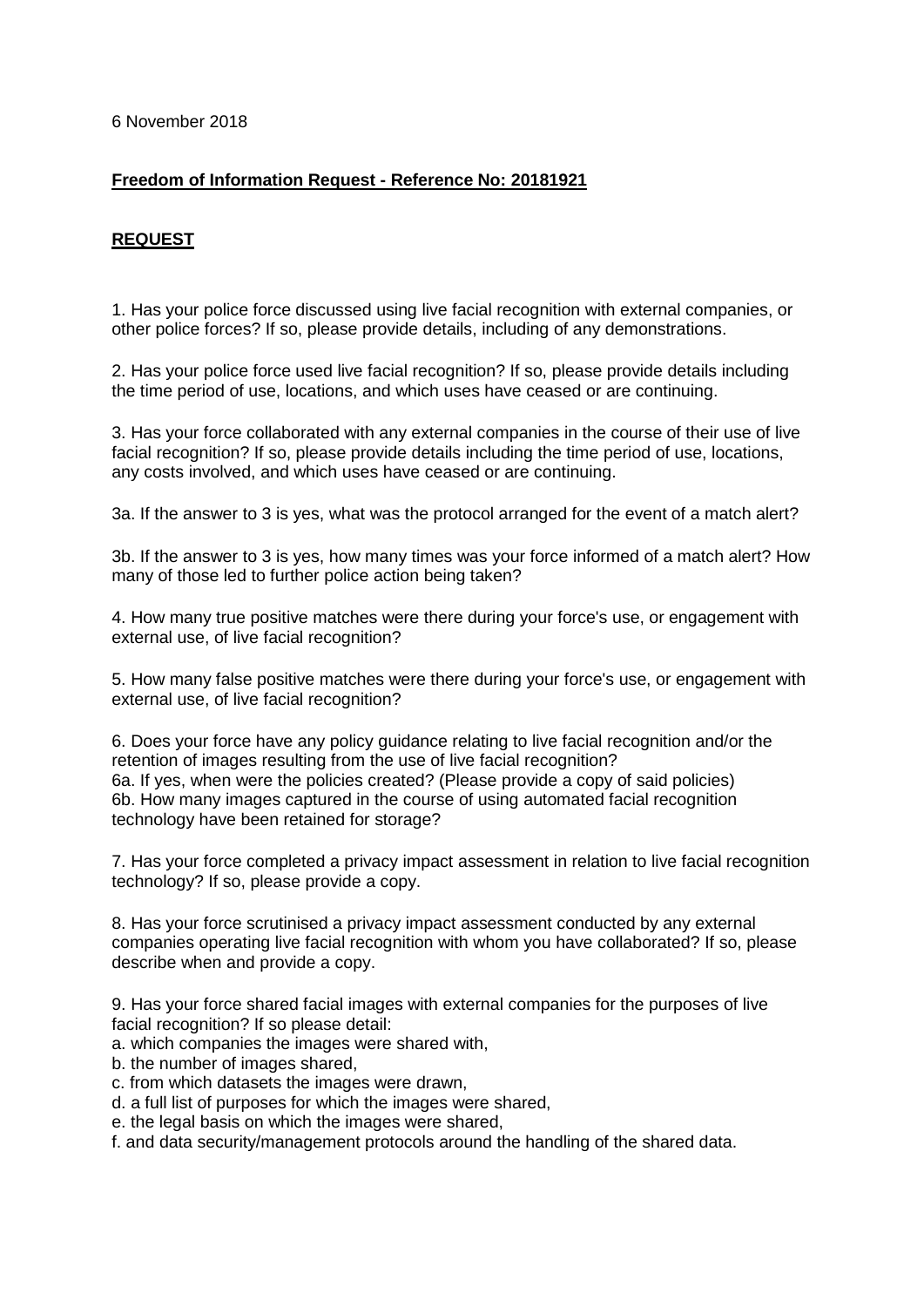# RESPONSE

Section 17 of the Freedom of Information Act 2000 requires South Yorkshire Police, when refusing to provide such information (because the information is exempt), to provide you the applicant with a notice which:

- a. states that fact,
- b. specifies the exemption in question and
- c. states (if that would not otherwise be apparent) why the exemption applies).

The exemption applicable to your request falls under Section 21.

#### **Section 21** *'Information which is reasonably accessible to the applicant'.*

The information has recently been requested via another FOI request. The response to this request is posted on our website; the web link below will take you to the data:

[https://www.southyorkshire.police.uk/media/1391/facial-recognition-technology-](https://www.southyorkshire.police.uk/media/1391/facial-recognition-technology-20171723.pdf)[20171723.pdf](https://www.southyorkshire.police.uk/media/1391/facial-recognition-technology-20171723.pdf)

South Yorkshire Police can neither confirm nor deny that we hold any other information relevant to this request by virtue of the following exemptions:

#### **Section 24(2) National Security Section 31(3) Law enforcement**

Section 24 and Section 31 are both qualified exemptions and as such there is a requirement to evidence any harm that confirming or denying that any other information is held, in addition to considering the public interest.

#### **Harm in confirming that Information is held**

The definition of national security encompasses a wide spectrum and it is our duty to protect the people within the UK. Public safety is of paramount importance to the policing purpose and must be taken into account in deciding whether to disclose whether the information is or is not held. Furthermore, confirming if particular tactics are used and confirming policing methods which are not in the public domain may prejudice the use of this method by allowing criminals to adopt counter measures.

To confirm or deny whether we hold any further information, would allow interested parties to gain an upper hand and awareness of policing policy and decisions used to safeguard national security. To confirm or deny that any other information is held or provide details relating to what may or may not be held may be to the detriment of providing an efficient policing service and a failure in providing a duty of care to all members of the public, and this would also impact upon any current investigation.

## **Public Interest Test**

**Section 24 - Factors favouring confirming or denying that any other information is held**